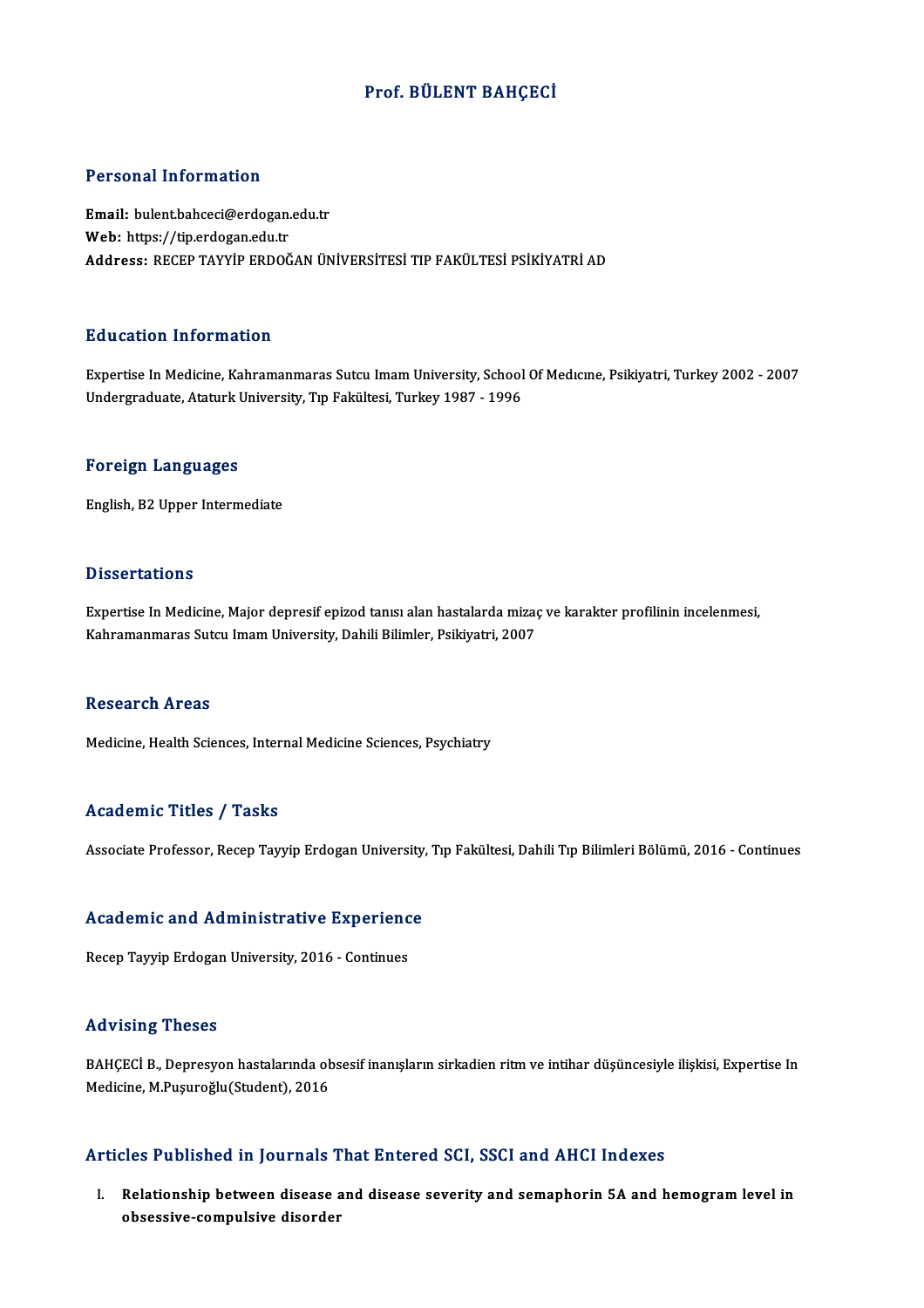Karatas K.S., Bahceci İ., Telatar T.G., Bahceci B., Hocaoglu Ç.

Karatas K. S. , Bahceci İ., Telatar T. G. , Bahceci B., Hocaoglu Ç.<br>NORDIC JOURNAL OF PSYCHIATRY, vol.75, no.7, pp.509-515, 2021 (Journal Indexed in SCI)<br>Obassif kompulsif boruklukta plarma pëtrofil islatinar iliakili line

II. Obsesif kompulsif bozuklukta plazma nötrofil jelatinaz ilişkili lipokalin ve hemogram düzeyleri ile<br>hastalık şiddeti arasındaki ilişki NORDIC JOURNAL OF PSYCHIATRY,<br>Obsesif kompulsif bozuklukta pl<br>hastalık şiddeti arasındaki ilişki<br>Karatas K.S., Pahassi İ. Telatar T.G. hastalık şiddeti arasındaki ilişki<br>Karataş K. S. , Bahçeci İ., Telatar T. G. , Bahçeci B.<br>ANADOLU PSIKIYATRI DERGISI-ANATOLIAN JOURNAL OF PSYCHIATRY, vol.21, no.6, pp.585-591, 2020 (Journal<br>Indexed in SCI Expended)

KarataşK.S. ,Bahçeci İ.,TelatarT.G. ,BahçeciB.

Karataş K. S. , Bahçeci İ., Te<br>ANADOLU PSIKIYATRI DEI<br>Indexed in SCI Expanded)<br>Pescription of suiside i ANADOLU PSIKIYATRI DERGISI-ANATOLIAN JOURNAL OF PSYCHIATRY, vol.21, no.6, pp.585-591, 2020 (Journ<br>Indexed in SCI Expanded)<br>III. Description of suicide ideation among older adults and a psychological profile: a cross-sectio

Indexed in SCI Expanded)<br>III. Description of suicide ideation among older adults and a psychological profile: a cross-sectional<br>study in Turkey

Aslan M., HOCAOĞLU Ç., BAHÇECİ B.

CIENCIA&SAUDECOLETIVA,vol.24,no.5,pp.1864-1873,2019 (Journal Indexed inSSCI)

- IV. Evaluation of psychological interview before prominent ear reconstruction: Three cases report Karatas K. S., ERCAN A. C., MURAT A., POLAT S., Hocaoglu C., BAHCECI B. EUROPEAN PSYCHIATRY, vol.41, 2017 (Journal Indexed in SCI)
- V. Oxidative status and prolidase activities in generalized anxiety disorder EUROPEAN PSYCHIATRY, vol.41, 2017 (Journal Indexed in SCI)<br>Oxidative status and prolidase activities in generalized anxiety disorder<br>Ercan A. C. , Bahceci B., Polat S., Cenker O. C. , Bahceci I., Koroglu A., Sahin K., Hoca Oxidative status and prolidase activities in generalized anxiety disorder<br>Ercan A. C. , Bahceci B., Polat S., Cenker O. C. , Bahceci I., Koroglu A., Sahin K., Hocaoglu<br>ASIAN JOURNAL OF PSYCHIATRY, vol.25, pp.118-122, 2017 ASIAN JOURNAL OF PSYCHIATRY, vol.25, pp.118-122, 2017 (Journal Indexed in SCI)
- VI. Symptomatic Remission Determines Functional Improvement and Quality of Life in Schizophrenia Symptomatic Remission Determines Functional Improvement and Quality of Life in Schizophrenia<br>KOKAÇYA M. H. , Virit O., Copoglu U. S. , Savas H., ARI M., Bahceci B.<br>NOROPSIKIYATRI ARSIVI-ARCHIVES OF NEUROPSYCHIATRY, vol.53, KOK<br>NOR<br>SCI)<br>Effe: NOROPSIKIYATRI ARSIVI-ARCHIVES OF NEUROPSYCHIATRY, vol.53, no.4, pp.328-333, 2016 (Journal Indexed i<br>SCI)<br>VII. Effect of Increased Neutrophil-to-Lymphocyte Ratio (NLR) and Decreased Mean Platelet Volume<br>(MBV) Volues on Inf
- SCI)<br>VII. Effect of Increased Neutrophil-to-Lymphocyte Ratio (NLR) and Decreased Mean Platelet Volume<br>(MPV) Values on Inflammation in Acute Mania Effect of Increased Neutrophil-to-Lymphocyte Ratio (NLR) and Decreased Mea<br>(MPV) Values on Inflammation in Acute Mania<br>Mayda H., Ahsen A., Bagcioglu E., ozturk A., BAHÇECİ B., Soyucok E., Baspinar E., ULU M. S.<br>NOROBSIKIVA

(MPV) Values on Inflammation in Acute Mania<br>Mayda H., Ahsen A., Bagcioglu E., ozturk A., BAHÇECİ B., Soyucok E., Baspinar E., ULU M. S.<br>NOROPSIKIYATRI ARSIVI-ARCHIVES OF NEUROPSYCHIATRY, vol.53, no.4, pp.317-320, 2016 (Jou Mayo<br>NOR<br>SCI)<br>Prol NOROPSIKIYATRI ARSIVI-ARCHIVES OF NEUROPSYCHIATRY, vol.53, no.4, pp.317-320, 2016 (Journal In<br>SCI)<br>VIII. Prolidase activity and oxidative stress in patients with schizophrenia: A preliminary study<br>PAUCECLE PROGISCULE Kolog

- SCI)<br>VIII. Prolidase activity and oxidative stress in patients with schizophrenia: A preliminary study<br>BAHCECI B., Bagcioglu E., Kokacya M. H. , Dilek A. R. , BAHCECI I., Selek S. Prolidase activity and oxidative stress in patients with schizophrenia: A preliminary study<br>BAHCECI B., Bagcioglu E., Kokacya M. H. , Dilek A. R. , BAHCECI I., Selek S.<br>JOURNAL OF THE PAKISTAN MEDICAL ASSOCIATION, vol.65, BAHCECI B., Bagcioglu E., Kokacya M. H., Dilek A. R., BAHCECI I., Selek S.<br>JOURNAL OF THE PAKISTAN MEDICAL ASSOCIATION, vol.65, no.2, pp.131-135, 2015 (Journal Indexed in SO.<br>IX. Quality of life, problem solving, focus of
	- JOURNAL OF THE PAKISTAN MEDICAL ASSOCIATION, vol.65, no.2, pp.13<br>Quality of life, problem solving, focus of control and anger tene<br>Bagcioglu E., Bahceci B., Ozturk A., DEVECİ E., Sasmaz S., Karaaslan M. F.<br>TURKDERM TURKISH Quality of life, problem solving, focus of control and anger tendency in the patients with acne<br>Bagcioglu E., Bahceci B., Ozturk A., DEVECİ E., Sasmaz S., Karaaslan M. F.<br>TURKDERM-TURKISH ARCHIVES OF DERMATOLOGY AND VENERO Bagcioglu E., Ba<br>TURKDERM-TUI<br>Indexed in SCI)<br>Schire obsess TURKDERM-TURKISH ARCHIVES OF DERMATO<br>Indexed in SCI)<br>X. Schizo-obsessive disorder: a case report<br>PAUCECLE
	- Indexed in SCI)<br>X. Schizo-obsessive disorder: a case report<br>BAHÇECİ B. Schizo-obsessive disorder: a case report<br>BAHÇECİ B.<br>KLINIK PSIKOFARMAKOLOJI BULTENI-BULLETIN OF CLINICAL PSYCHOPHARMACOLOGY, vol.24, no.1, pp.170-171,<br>2014 (Jaurnal Indaved in SCLEvnanded) BAHÇECİ B.<br>KLINIK PSIKOFARMAKOLOJI BULTENI-BI<br>2014 (Journal Indexed in SCI Expanded)<br>Insreased neutranbil ta lumnhasuta
	- KLINIK PSIKOFARMAKOLOJI BULTENI-BULLETIN OF CLINICAL PSYCHOPHARMACOLOGY, vol.24, no.1, pp.170-171<br>2014 (Journal Indexed in SCI Expanded)<br>XI. Increased neutrophil-to-lymphocyte ratio (NLR) and decreased mean platelet volume 2014 (Journal Indexed in SCI Expanded)<br>Increased neutrophil-to-lymphocyte ra<br>in acute mania: effect to inşammation?<br>PAHCECI P Increased<br>in acute m<br>BAHÇECİ B.<br>EU INIE BEIL in acute mania: effect to inşammation?<br>BAHÇECİ B.<br>KLINIK PSIKOFARMAKOLOJI BULTENI-BULLETIN OF CLINICAL PSYCHOPHARMACOLOGY, vol.24, no.1, pp.55, 2014

BAHÇECİ B.<br>KLINIK PSIKOFARMAKOLOJI BULTI<br>(Journal Indexed in SCI Expanded)<br>Is There any Association Betwe KLINIK PSIKOFARMAKOLOJI BULTENI-BULLETIN OF CLINICAL PSYCHOPHARMACOLOGY, ve<br>(Journal Indexed in SCI Expanded)<br>XII. Is There any Association Between Nesfatin-1 and Generalized Anxiety Disorder?<br>RAHCECLE RAGGOGIU E Dilok A.B (Journal Indexed in SCI Expanded)<br>Bahamah (Senation Petween Nesfatin-1 and Generalized Anxiety Disorder?

- KLINIK PSIKOFARMAKOLOJI BULTENI-BULLETIN OF CLINICAL PSYCHOPHARMACOLOGY, vol.24, no.1, pp.55-58,<br>2014 (Journal Indexed in SCI) BAHCECI B., Bagcioglu E., Dilek A. R., CELIK F. H., BAHCECI I., Gonul Y., HOCAOGLU C. KLINIK PSIKOFARMAKOLOJI BULTENI-BULLETIN OF CLINICAL PSYCHOPHARMACOLOGY, vol.24, no.1, pp.55-58,<br>2014 (Journal Indexed in SCI)<br>XIII. PROLIDASE ACTIVITY AND OXIDATIVE STRESS IN PATIENTS WITH MAJOR DEPRESSIVE DISORDER<br>Kokowa
- 2014 (Journal Indexed in SCI)<br>PROLIDASE ACTIVITY AND OXIDATIVE STRESS IN PATIEN<br>Kokacya M. H. , BAHCECI B., BAHCECI I., Dilek A. R. , Dokuyucu R.<br>RSYCHIATRIA DANIJBINA, vol 26, no 4, nn 314, 319, 3014 (Journa PROLIDASE ACTIVITY AND OXIDATIVE STRESS IN PATIENTS WITH MAJOI<br>Kokacya M. H. , BAHCECI B., BAHCECI I., Dilek A. R. , Dokuyucu R.<br>PSYCHIATRIA DANUBINA, vol.26, no.4, pp.314-318, 2014 (Journal Indexed in SCI)<br>The role of cha Kokacya M. H. , BAHCECI B., BAHCECI I., Dilek A. R. , Dokuyucu R.<br>PSYCHIATRIA DANUBINA, vol.26, no.4, pp.314-318, 2014 (Journal Indexed in SCI)<br>XIV. The role of obsessive beliefs in patients with major depressive disorder
- Bahceci B., Bagcioglu E., CELIK F. H., POLAT S., KOROGLU A., KANDEMIR G., Hocaoglu C.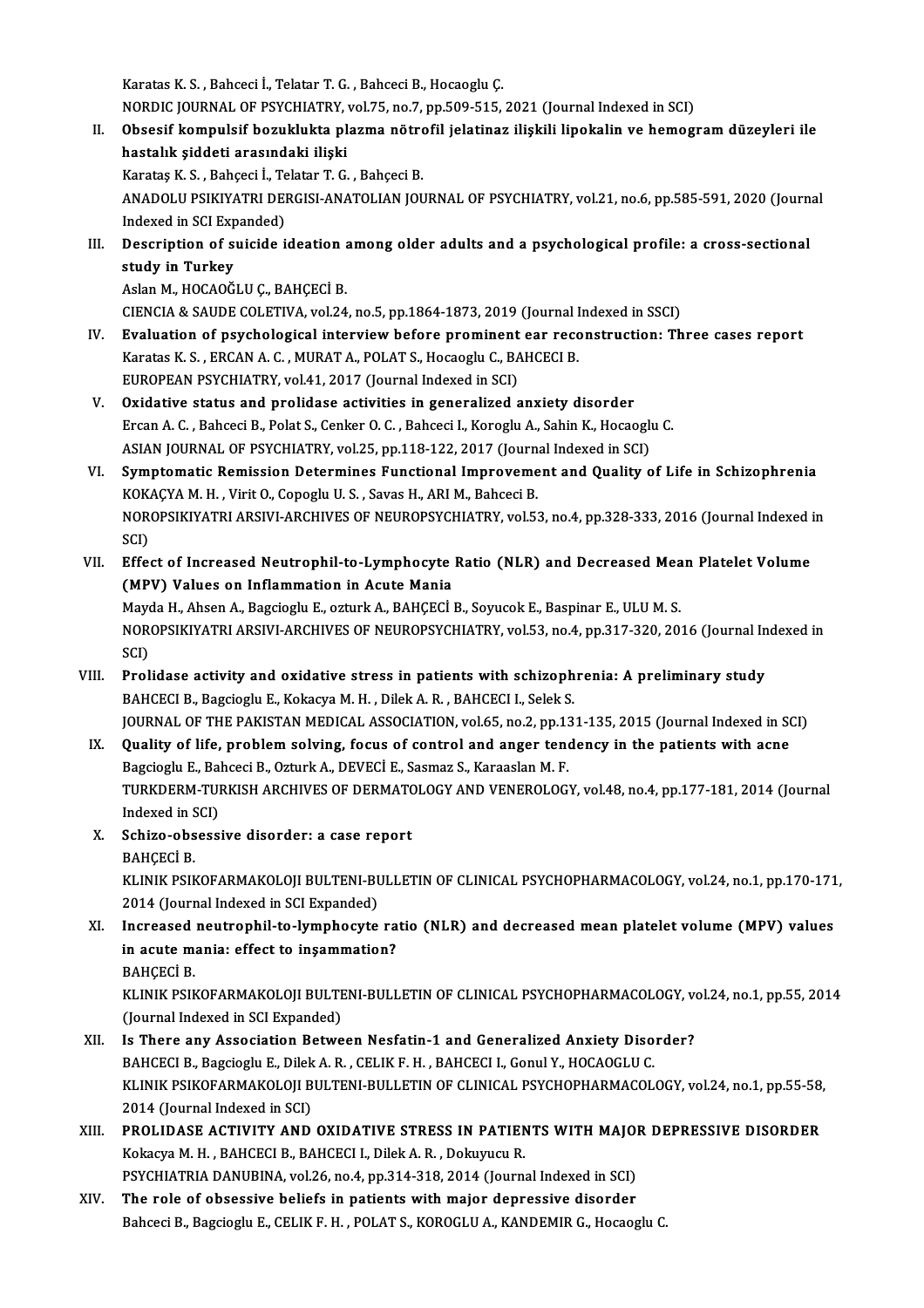INTERNATIONAL JOURNAL OF PSYCHIATRY IN CLINICAL PRACTICE, vol.18, no.1, pp.37-40, 2014 (Journal Indexed<br>in SCD INTERN<br>in SCI)<br>The re INTERNATIONAL JOURNAL OF PSYCHIATRY IN CLINICAL PRACTICE, vol.18, no.1, pp.37-40, 2014 (<br>in SCI)<br>XV. The role of nesfatin-1 in impaired appetite in patients with major depressive disorder<br> $P_{\text{AMCECI}}$  Program: F. DU EKA P.

- in SCI)<br>XV. The role of nesfatin-1 in impaired appetite in patients with major depressive disorder<br>BAHÇECİ B., Bagcioglu E., DILEK A. R. , CELIK F. H. , BAHCECI İ., ASIK A. H. Neurology Psychiatry and Brain Research, vol.19, no.4, pp.192-196, 2013 (Journal Indexed in SCI Expanded)
- XVI. Complementary and alternative medicine use in patients with mental disorders in Turkey Neurology Psychiatry and Brain Research, vol.19, no.4, pp.192-196, 2013 (Journal Indexed in SCI E.<br>Complementary and alternative medicine use in patients with mental disorders in Turk<br>Bahceci B., Bagcioglu E., OZTURK A., B Complementary and alternative medicine use in patients with mental disorders in Turkey<br>Bahceci B., Bagcioglu E., OZTURK A., Bulbul F., SAHINER I. V. , TUNCER B. E. , Guzel H. I. , Hocaoglu C.<br>COMPLEMENTARY THERAPIES IN CLI Bahceci B., Bagcioglu E., OZTURK A., Bulbul F., SAHINER I. V., TU<br>COMPLEMENTARY THERAPIES IN CLINICAL PRACTICE, vol.19, i<br>XVII. Sexuality in Young Adult Men Aged 18-24 with Epilepsy<br>Persies in Young Adult Men Aged 18-24 wi

## COMPLEMENTARY THERAPIES IN CLINICAL PRACTICE, vol.19, no.4, pp.221-226, 2013 (Journal Sexuality in Young Adult Men Aged 18-24 with Epilepsy<br>Bagcioglu E., ACAR A., Coskun K.S. , Akpinar A., YÜREKLİ V. A. , Oruc S., Mayda H. Sexuality in Young Adult Men Aged 18-24 with Epilepsy<br>Bagcioglu E., ACAR A., Coskun K. S. , Akpinar A., YÜREKLİ V. A. , Oruc S., Mayda H., Bahce<br>SEXUALITY AND DISABILITY, vol.31, no.3, pp.229-237, 2013 (Journal Indexed in Bagcioglu E., ACAR A., Coskun K. S. , Akpinar A., YÜREKLİ V. A. , Oruc S.,<br>SEXUALITY AND DISABILITY, vol.31, no.3, pp.229-237, 2013 (Journal I<br>XVIII. Obsessive beliefs in patients with major depressive disorders

SEXUALITY AND DISABILITY, vol.31, no.3, pp.229-237, 2013 (Journal Indexed in SSCI)<br>Obsessive beliefs in patients with major depressive disorders<br>BAHÇECİ B. Obsessive beliefs in patients with major depressive disorders<br>BAHÇECİ B.<br>KLINIK PSIKOFARMAKOLOJI BULTENI-BULLETIN OF CLINICAL PSYCHOPHARMACOLOGY, vol.23, pp.272, 2013<br>(Jaurnal Indoved in SCI Expanded) BAHÇECİ B.<br>KLINIK PSIKOFARMAKOLOJI BULTI<br>(Journal Indexed in SCI Expanded)<br>Temperament and Character Di

## KLINIK PSIKOFARMAKOLOJI BULTENI-BULLETIN OF CLINICAL PSYCHOPHARMACOLOGY, v<br>(Journal Indexed in SCI Expanded)<br>XIX. Temperament and Character Differences in Patients with Premature Ejaculation (Journal Indexed in SCI Expanded)<br>Temperament and Character Differences in Patients with Premature Ejaculation NOROPSIKIYATRI ARSIVI-ARCHIVES OF NEUROPSYCHIATRY, vol.50, no.4, pp.332-336, 2013 (Journal Indexed in SCI) Altunoluk B., Bagcioglu E., Efe E., BAHCECİ B., Soylemez H. NOROPSIKIYATRI ARSIVI-ARCHIVES OF NEUROPSYCHIATRY, vol.50, no.4, pp.332-336, 2013 (Journal Indexed i<br>SCI)<br>XX. Use of Complementary and Alternative Medicine Among Patients with Mental Disorder in Turkey<br>RAHCECLE

SCI)<br>Use of Con<br>BAHÇECİ B.<br>KUNIK PSIK Use of Complementary and Alternative Medicine Among Patients with Mental Disorder in Turkey<br>BAHÇECİ B.<br>KLINIK PSIKOFARMAKOLOJI BULTENI-BULLETIN OF CLINICAL PSYCHOPHARMACOLOGY, vol.23, pp.55, 2012<br>(Jaurnal Indoved in SCLEvn

BAHÇECİ B.<br>KLINIK PSIKOFARMAKOLOJI BULTENI-BULLETIN OF CLINICAL PSYCHOPHARMACOLOGY, vol.23, pp.55, 2012<br>(Journal Indexed in SCI Expanded) KLINIK PSIKOFARMAKOLOJI BULTENI-BULLETIN OF CLINICAL PSYCHOPHARMACOLOGY, vol.23, pp.55, 2012<br>(Journal Indexed in SCI Expanded)<br>XXI. A case of borderline erotomania accompanying obsessive compulsive disorder and psychogenic

(Journal Indexed in SCI Expanded)<br>A case of borderline erotomania accompanying obsessive compulsive disorder and psychogen<br>polydipsia: Case report Obsesif kompülsif bozukluk ve psikojenik polidipsi birlikteliği olan bir<br>bo A case of borderline erotoma<br>polydipsia: Case report Obses<br>borderline erotomani olgusu<br>KORKMAZ S. Kuložlu M. Pobseci polydipsia: Case report Obsesif kompülsif bozukluk ve psikojenik polidipsi birlikteliği olan bir<br>borderline erotomani olgusu<br>KORKMAZ S., Kuloğlu M., Bahçeci B., Atmaca M.

Turkiye Klinikleri Journal of Medical Sciences, vol.32, no.1, pp.271-275, 2012 (Journal Indexed in SCI)

KORKMAZ S., Kuloğlu M., Bahçeci B., Atmaca M.<br>Turkiye Klinikleri Journal of Medical Sciences, vol.32, no.1, pp.271-275, 2012 (Journal Indexed in SCI)<br>XXII. Complementary medicine alternatives for other psychiatric abno Turkiye Klin<br>Compleme:<br>BAHÇECİ B.<br>KUNIK BEIL Complementary medicine alternatives for other psychiatric abnormalities (Like insomnia and pai<br>BAHÇECİ B.<br>KLINIK PSIKOFARMAKOLOJI BULTENI-BULLETIN OF CLINICAL PSYCHOPHARMACOLOGY, vol.24, pp.55, 2011<br>(Jaurnal Indoved in SCL

BAHÇECİ B.<br>KLINIK PSIKOFARMAKOLOJI BULTE<br>(Journal Indexed in SCI Expanded)<br><sup>İlk</sup> P<sup>ä</sup>bet mejër denresif besukl KLINIK PSIKOFARMAKOLOJI BULTENI-BULLETIN OF CLINICAL PSYCHOPHARMACOLOGY, vol.24, pp<br>(Journal Indexed in SCI Expanded)<br>XXIII. IIk nöbet majör depresif bozukluk hastalarının mizaç ve karakter profilinin incelenmesi<br>PAHCECI B

## (Journal Indexed in SCI Expanded)<br>İlk nöbet majör depresif bozukluk hastalarının n<br>BAHÇECİ B., BAĞCIOĞLU E., KARAASLAN M., ORHAN F.<br>ANADOLU BSIKIYATRI DERÇISLANATOLIAN JOURNAL İlk nöbet majör depresif bozukluk hastalarının mizaç ve karakter profilinin incelenmesi<br>BAHÇECİ B., BAĞCIOĞLU E., KARAASLAN M., ORHAN F.<br>ANADOLU PSIKIYATRI DERGISI-ANATOLIAN JOURNAL OF PSYCHIATRY, vol.11, pp.299-304, 2010 BAHÇECİ B., BAĞC<br>ANADOLU PSIKIY.<br>in SCI Expanded)<br>ilk Enirod Maio. ANADOLU PSIKIYATRI DERGISI-ANATOLIAN JOURNAL OF PSYCHIATRY, vol.11, pp.299-304, 2010 (Journal Indexe<br>in SCI Expanded)<br>XXIV. İlk Epizod Major Depresyon Hastalarında Mizaç ve Karakter Özelliklerinin Tedavi Öncesi ve Sonrası<br>

in SCI Expanded)<br>İlk Epizod Major Depresyon Hastalarında Mizaç ve Karakter Özelliklerir<br>Karşılaştırılması<br>KARAASLAN M., BAGCIOGLU E., BAHCECİ B., ORHAN F., BİTER E., ALTUNOREN Ö. İlk Epizod Major Depresyon Hastalarında Mizaç ve Karakter Özellikleriı<br>Karşılaştırılması<br>KARAASLAN M., BAGCIOGLU E., BAHÇECİ B., ORHAN F., BİTER E., ALTUNOREN Ö.<br>KLINIK RSIKOFARMAKOLOU RULTENL RULLETIN OF CLINICAL RSYCHORH

KLINIK PSIKOFARMAKOLOJI BULTENI-BULLETIN OF CLINICAL PSYCHOPHARMACOLOGY, vol.20, pp.240-45, 2010 (Journal Indexed in SCI Expanded)

## Articles Published in Other Journals

rticles Published in Other Journals<br>I. Lipoprotein subfractions in patients with depression: The lipoprint system Lipoprotein sub-fractions<br>and depression Lipoprotein sub<br>and depression<br>Varia T. BAUCECI Lipoprotein subfractions in patients<br>and depression<br>Yazici T., BAHÇECİ İ., Ucucu S., BAHÇECİ B.<br>ANNALS OF CLINICAL AND ANALYTICAL I and depression<br>Yazici T., BAHÇECİ İ., Ucucu S., BAHÇECİ B.<br>ANNALS OF CLINICAL AND ANALYTICAL MEDICINE, vol.13, no.5, pp.470-474, 2022 (Journal Indexed in ESCI)<br>Evaluation of The Bolationship Between Anelin 36 and Ovidative

Yazici T., BAHÇECİ İ., Ucucu S., BAHÇECİ B.<br>ANNALS OF CLINICAL AND ANALYTICAL MEDICINE, vol.13, no.5, pp.470-474, 2022 (Journal Indexed in ESCI)<br>II. Evaluation of The Relationship Between Apelin 36 and Oxidative Stress In ANNALS OF CLINIC<br><mark>Evaluation of Th</mark>e<br>Anxiety Disorder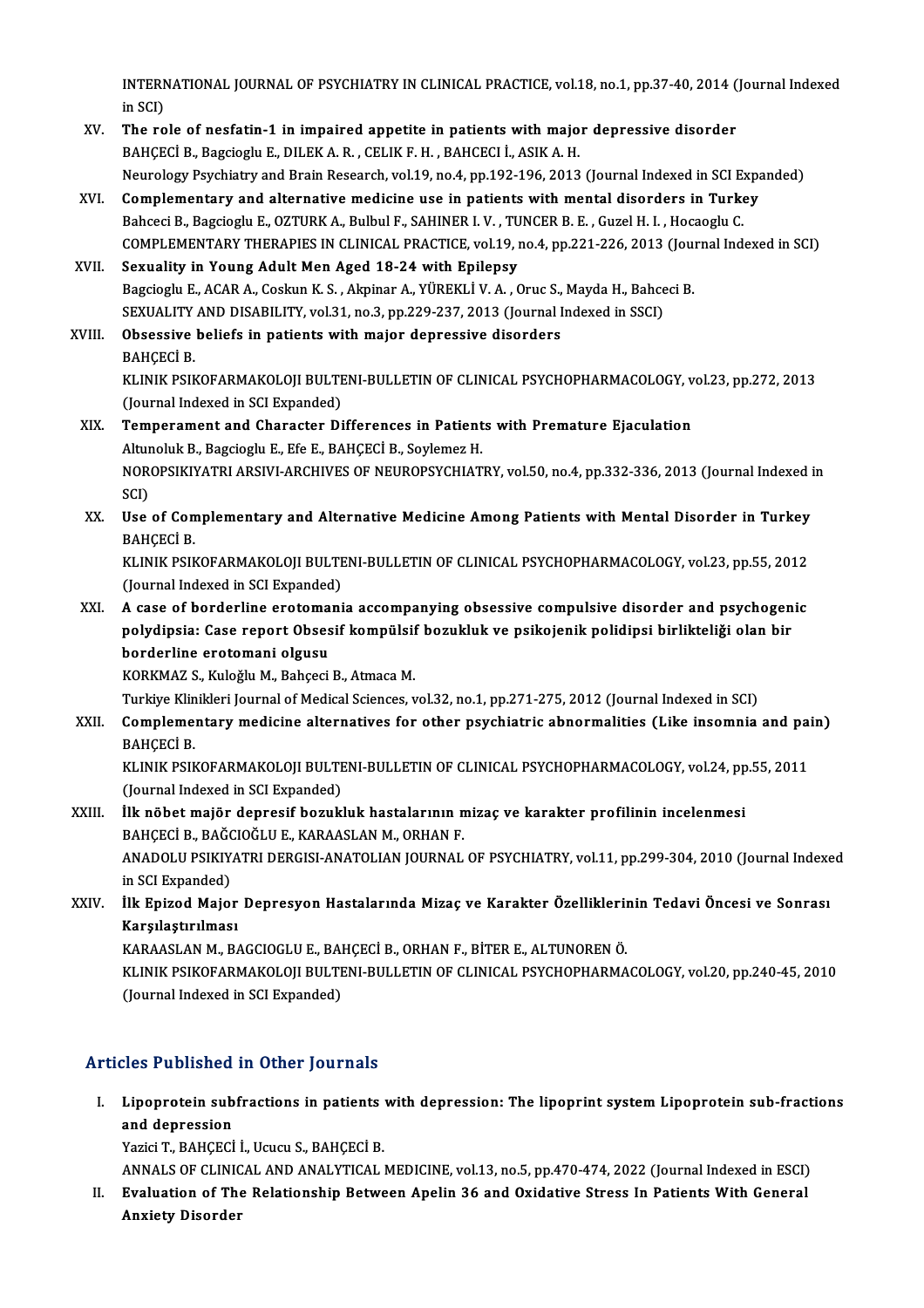Bahçeci İ., Söztanacı U.S., Puşuroğlu M., Arslan N., Duran Ö.F., Bahçeci B., Yazıcı Z.A. Bahçeci İ., Söztanacı U. S. , Puşuroğlu M., Arslan N., Duran Ö. F. , Bahçeci B., Yazıcı Z. A.<br>Middle Black Sea Journal of Health sciences, vol.7, no.3, pp.397-403, 2021 (International Refereed University Bahçeci İ<br>Middle B<br>Journal)<br>Effect ei

Middle Black Sea Journal of Health sciences, vol.7, no.3, pp.397-403, 2021 (International Refereed University<br>Journal)<br>III. Effect of personality traits on functioning and long-term treatment in patients with bipolar disor Journal)<br><mark>Effect of personality traits on functi</mark><br>Yeloğlu Ç. H. , HOCAOĞLU Ç., BAHÇECİ B.<br>Cenel Tın Ders vel 31, no 3, np 199, 195. Effect of personality traits on functioning and long-term treatment in pat<br>Yeloğlu Ç. H. , HOCAOĞLU Ç., BAHÇECİ B.<br>Genel Tıp Derg, vol.31, no.3, pp.189-195, 2021 (Other Refereed National Journals)<br>Examination Subelinical I Yeloğlu Ç. H. , HOCAOĞLU Ç., BAHÇECİ B.<br>Genel Tıp Derg, vol.31, no.3, pp.189-195, 2021 (Other Refereed National Journals)<br>IV. Examination Subclinical Inflammatory Markers and Plasma Neutrophil Gelatinase-Associated<br>Innesel Genel Tip Derg, vol.31, no.3, pp.189-195, 2021 (Ot<br>Examination Subclinical Inflammatory Marke<br>Lipocalin in Obsessive-Compulsive Disorder<br>KARATAS K.S., TELATAR T.G., RAHCECLL RAHCE Examination Subclinical Inflammatory Markers and Plasma Ne<br>Lipocalin in Obsessive-Compulsive Disorder<br>KARATAŞ K. S. , TELATAR T. G. , BAHÇECİ İ., BAHÇECİ B., HOCAOĞLU Ç.<br>International Journal of Scientific and Technologica Lipocalin in Obsessive-Compulsive Disorder<br>KARATAŞ K. S. , TELATAR T. G. , BAHÇECİ İ., BAHÇECİ B., HOCAOĞLU Ç.<br>International Journal of Scientific and Technological Research, vol.7, no.3, pp.27-37, 2021 (Refereed Journals KARATAŞ K. S. , TEI<br>International Journ<br>Other Institutions)<br>Correlation of Su International Journal of Scientific and Technological Research, vol.7, no.3, pp.27-37, 2021 (Repression Other Institutions)<br>V. Correlation of Suicidal Thoughts and Toxoplasmosis in Patients With Depression<br>RAHCECLU RAHCECL Other Institutions)<br>
V. Correlation of Suicidal Thoughts and Toxoplasmosis in Patients With Depression<br>
BAHÇECİ İ., BAHÇECİ B., ŞENTÜRK Ş., YILDIZ İ. E. , YAZICI Z. A. Correlation of Suicidal Thoughts and Toxoplasm<br>BAHÇECİ İ., BAHÇECİ B., ŞENTÜRK Ş., YILDIZ İ. E. , YAZ<br>CUREUS, vol.13, no.2, 2021 (Journal Indexed in ESCI)<br>Maiër Denresif Begukluk Tanılı Hestalarda Cost BAHÇECİ İ., BAHÇECİ B., ŞENTÜRK Ş., YILDIZ İ. E. , YAZICI Z. A.<br>CUREUS, vol.13, no.2, 2021 (Journal Indexed in ESCI)<br>VI. Majör Depresif Bozukluk Tanılı Hastalarda Çocukluk Çağı Travmatik Yaşantılarının Cinsel İşlev<br>Üze CUREUS, vol.13,<br>Majör Depresi<br>Üzerine Etkisi<br>Hekres Celik E Majör Depresif Bozukluk Tanılı Hastalar<br>Üzerine Etkisi<br>Helvacı Çelik F. G. , HOCAOĞLU Ç., BAHÇECİ B.<br>Turkiye Klinikleri Journal of Bodiatrice vel 30 Üzerine Etkisi<br>Helvacı Çelik F. G. , HOCAOĞLU Ç., BAHÇECİ B.<br>Turkiye Klinikleri Journal of Pediatrics, vol.30, no.1, pp.38-47, 2021 (Other Refereed National Journals)<br>A Now Seering System Detesting the Sunnaventricular Tes Helvacı Çelik F. G. , HOCAOĞLU Ç., BAHÇECİ B.<br>Turkiye Klinikleri Journal of Pediatrics, vol.30, no.1, pp.38-47, 2021 (Other Refereed National Journals)<br>VII. A New Scoring System Detecting the Supraventricular Tachycard Turkiye Klinikleri Journal of Pediatrics, vol.30, no.1, pp.38-47, 2021 (<br>A New Scoring System Detecting the Supraventricular Tachy<br>Ablation With High Specificity in Electrophysiological Study<br>Oren S. GETIN M. Orvildir A. G A New Scoring System Detecting the Supraventricular Tachycardia Inducibility and R<br>Ablation With High Specificity in Electrophysiological Study<br>Ozer S., ÇETİN M., Ozyildiz A. G. , Gengoru R., TURAN O. E. , Pusuroglu M., BA Ablation With High Specificity in Electrophysiological Study<br>Ozer S., ÇETİN M., Ozyildiz A. G. , Gengoru R., TURAN O. E. , Pusuroglu M., BAHÇECİ B., Erdogan T.<br>JOURNAL OF THE SAUDI HEART ASSOCIATION, vol.32, no.2, pp.134-1 Ozer S., ÇETİN M., Ozyildiz A. G. , Gengoru R., TURAN O. E. , Pusuroglu M., BAHÇECİ B., Erdogan T.<br>JOURNAL OF THE SAUDI HEART ASSOCIATION, vol.32, no.2, pp.134-140, 2020 (Journal Indexed in ESCI)<br>VIII. Metabolic Syndrome i JOURNAL OF TH<br>Metabolic Syn<br>Health Center<br>Karatas K.S., Be Metabolic Syndrome<br>Health Center<br>Karataş K.S., Bahçeci B.<br>South Clin Jet Eures, ve Health Center<br>Karataş K. S. , Bahçeci B.<br>South. Clin. Ist. Euras., vol.30, pp.266-271, 2019 (Journal Indexed in ESCI)<br>Cêk Günültüsü Korkusu (Brontonbobia), Bir Olsu Sunumu Karataş K. S. , Bahçeci B.<br>South. Clin. Ist. Euras., vol.30, pp.266-271, 2019 (Journal Indexed<br>IX. Gök Gürültüsü Korkusu 'Brontophobia': Bir Olgu Sunumu<br>TAŞKIN UYAN T., BAHÇECİ B., HOCAOĞLU Ç. South. Clin. Ist. Euras., vol.30, pp.266-271, 20<br>Gök Gürültüsü Korkusu 'Brontophobia'<br>TAŞKIN UYAN T., BAHÇECİ B., HOCAOĞLU Ç.<br>Düzec Üniversitesi Sağlık Bilimleri Enstitüsü Gök Gürültüsü Korkusu 'Brontophobia': Bir Olgu Sunumu<br>TAŞKIN UYAN T., BAHÇECİ B., HOCAOĞLU Ç.<br>Düzce Üniversitesi Sağlık Bilimleri Enstitüsü Dergis, 2018 (Other Refereed National Journals)<br>Feer of Thunder 'Prentenbebia': A X. Fear of Thunder 'Brontophobia': A Case Report Düzce Üniversitesi Sağlık Bilimleri Enstitüsü<br>Fear of Thunder 'Brontophobia': A Cas<br>TAŞKIN UYAN T., BAHÇECİ B., HOCAOĞLU Ç.<br>Düzce Üniversitesi Sağlık Bilimleri Enstitüsü. Fear of Thunder 'Brontophobia': A Case Report<br>TAŞKIN UYAN T., BAHÇECİ B., HOCAOĞLU Ç.<br>Düzce Üniversitesi Sağlık Bilimleri Enstitüsü Dergisi, vol.8, no.3, pp.151-153, 2018 (National Refreed University<br>Journal) TAŞKIN <mark>I</mark><br>Düzce Ür<br>Journal)<br>Pelation Düzce Üniversitesi Sağlık Bilimleri Enstitüsü Dergisi, vol.8, no.3, pp.151-153, 2018 (National Refreed University<br>Journal)<br>XI. Relationship Between Obsessive Beliefs, Suicidal Ideation, and Biological Rhythm in Patients wi Journal)<br>Relationship Betwee<br>Depressive Disorde<br><sup>Dugungălu M. PAHCEC</sup> Relationship Between Obsessive Beliefs, Suicidal Ideation, and Biol<br>Depressive Disorde<br>Puşuroğlu M., BAHÇECİ B., Helvacı Çelik F. G. , KARATAŞ K. S. , HOCAOĞLU Ç.<br>Seuth Clin Jet Eures val 29 no 2 nn 111 116 2017 (Journal I Depressive Disorde<br>Puşuroğlu M., BAHÇECİ B., Helvacı Çelik F. G. , KARATAŞ K. S. , HOCAOĞLU Ç.<br>South. Clin. Ist. Euras, vol.28, no.2, pp.111-116, 2017 (Journal Indexed in ESCI) Puşuroğlu M., BAHÇECİ B., Helvacı Çelik F. G. , KARATAŞ K. S. , HOCAOĞLU Ç.<br>South. Clin. Ist. Euras, vol.28, no.2, pp.111-116, 2017 (Journal Indexed in ESCI)<br>XII. Relationship Between Obsessive Beliefs, Suicidal Ideati South. Clin. Ist. Euras, vo<br>Relationship Betweer<br>Depressive Disorder<br>RAHCECLR Relationsh<br>Depressive<br>BAHÇECİ B.<br>1202 49EY Depressive Disorder<br>BAHÇECİ B.<br>1302-485X, vol.28, no.2, pp.111-16, 2017 (Other Refereed National Journals)<br>Relationabin Between Obsessive Beliefs Suisidel Ideation, and Bieleg BAHÇECİ B.<br>1302-485X, vol.28, no.2, pp.111-16, 2017 (Other Refereed National Journals)<br>XIII. Relationship Between Obsessive Beliefs,Suicidal Ideation, and Biological Rhythmin Patients with<br>Depressive Disarder 1302-485X, vol.28, no.2,<br>Relationship Betweer<br>Depressive Disorder<br>Busurežlu M. BAHCECI Relationship Between Obsessive Beliefs,Suicidal Ideation, and<br>Depressive Disorder<br>Puşuroğlu M., BAHÇECİ B., Çelik F. G. H. , KARATAŞ K. S. , HOCAOĞLU Ç.<br>Seuth Clin Jst Eures, 2017 (Other Befereed National Jaurrale) Depressive Disorder<br>Puşuroğlu M., BAHÇECİ B., Çelik F. G. H. , KARATAŞ K. S. , HOCAOĞLU Ç.<br>South. Clin. Ist. Euras.. 2017 (Other Refereed National Journals) Puşuroğlu M., BAHÇECİ B., Çelik F. G. H. , KARATAŞ K. S. , HOCAOĞLU Ç.<br>South. Clin. Ist. Euras., 2017 (Other Refereed National Journals)<br>XIV. — BİR EĞİTİM HASTANESİ PSİKİYATRİ POLİKLİNİĞİNE SİLAH RUHSATI İÇİN BAŞVURAN OLGU DEĞERLENDİRİLMESİ<br>TOPCU O., HOCAOGLU C., GÜVELİ H., KANDEMİR G., BAHÇECİ B. BİR EĞİTİM HASTANESİ PSİKİYATRİ POLİKLİNİĞİNE SİL<br>DEĞERLENDİRİLMESİ<br>TOPÇU O., HOCAOGLU Ç., GÜVELİ H., KANDEMİR G., BAHÇECİ B.<br>ADLİ TIP DERÇİSİ .vol 29. nn 29.27.2015 (Other Refereed Neti ADLİ TIP DERGİSİ, vol.29, pp.29-37, 2015 (Other Refereed National Journals) TOPÇU O., HOCAOGLU Ç., GÜVELİ H., KANDEMİR G., BAHÇECİ B.<br>ADLİ TIP DERGİSİ, vol.29, pp.29-37, 2015 (Other Refereed National Journals)<br>XV. Evaluation of Persons Admitted for a gun license to outpatient Psychiatry Clinic ADLİ TIP<br><mark>Evaluati</mark><br>Hospital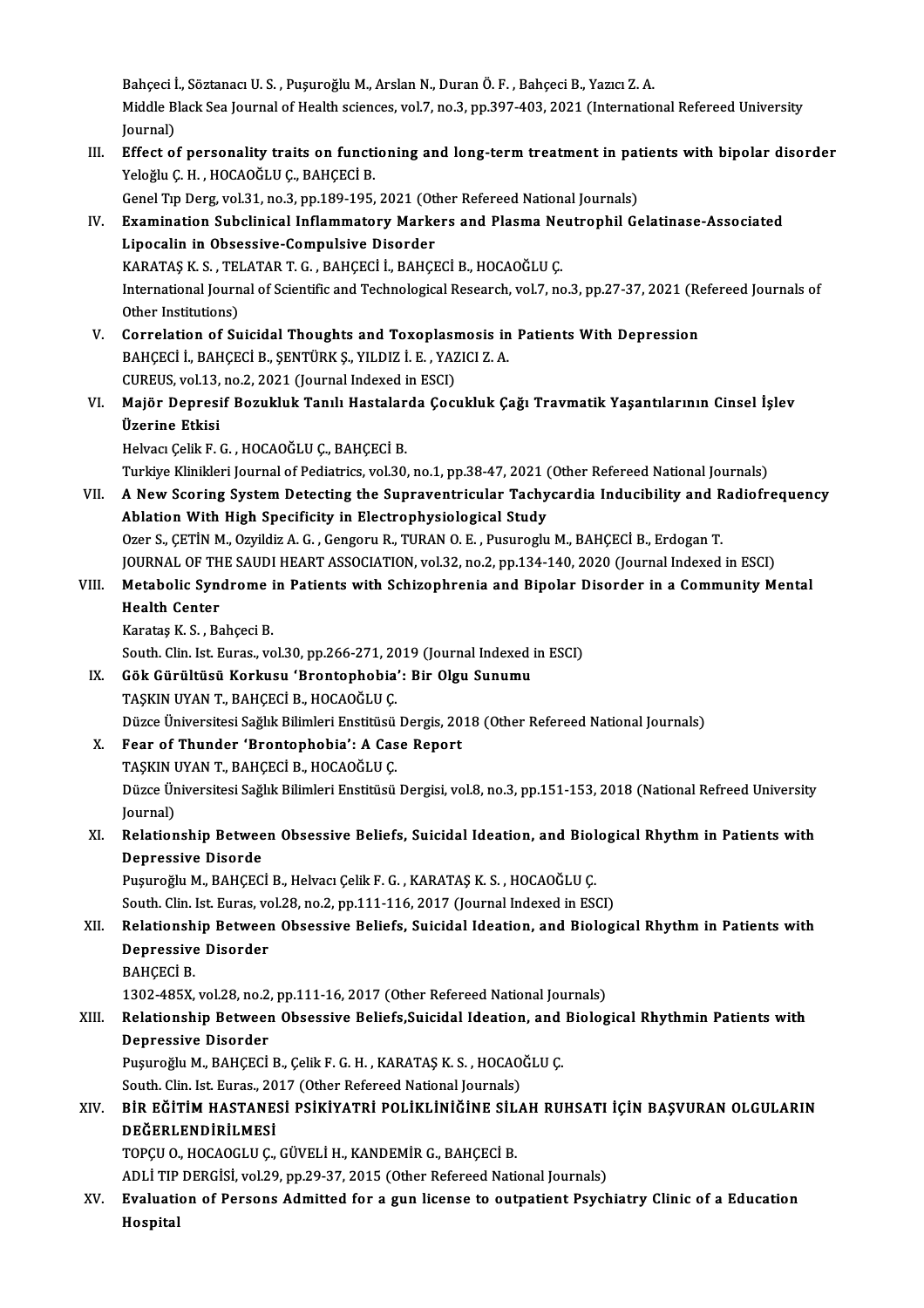Oya T., HOCAOĞLU Ç., hülya g., kandemir G., BAHÇECİ B.<br>Adli tın dargisi, 2015 (Other Pefereed National Jeurnale) Oya T., HOCAOĞLU Ç., hülya g., kandemir G., BAHÇECİ B.<br>adli tıp dergisi, 2015 (Other Refereed National Journals)<br>Bin Eğitim Hestanesi Beikiyatri Belikliniğine Besyu.

adli tip dergisi, 2015 (Other Refereed National Journals)

XVI. Bir EğitimHastanesi Psikiyatri Polikliniğine Başvuran Şizofrenili Hastalarda Eştanılı Ruhsal HELVACI F., GÜVELİ H., BAHÇECİ B., KANDEMİR G., KÖROĞLU A., HOCAOGLU Ç.

Current Psychiatry and Psychoneuropharmacology, vol.4, no.1, pp.5-11, 2014 (Other Refereed National Journals)

- HELVACI F., GÜVELİ H., BAHÇECİ B., KANDEMİR G., KÖROĞLU A., HOCAOGLU Ç.<br>Current Psychiatry and Psychoneuropharmacology, vol.4, no.1, pp.5-11, 2014 (Other Ref<br>XVII. Mania associated with aripiprazole treatment in schizophre Current Psychiatry and Psychoneuropharmacology, vol.4, no.1, pp.5–<br>Mania associated with aripiprazole treatment in schizophren<br>KOROGLU A., YELOGLU C. H. , CELIK F. H. , HOCAOGLU Ç., BAHÇECİ B.<br>Dugunan Adam vol.37, no.4, np Mania associated with aripiprazole treatment in schizophrenia: A case report<br>KOROGLU A., YELOGLU C. H. , CELIK F. H. , HOCAOGLU Ç., BAHÇECİ B.<br>Dusunen Adam, vol.27, no.4, pp.356-358, 2014 (Refereed Journals of Other Instit KOROGLU A., YELOGLU C. H. , CELIK F. H. , HOCAOGLU Ç., BAHÇECİ B.<br>Dusunen Adam, vol.27, no.4, pp.356-358, 2014 (Refereed Journals of Other Institutions)<br>XVIII. Doğu Karadeniz Bölgesi'nde Bir Eğitim ve Araştırma Hastanesi'n
- Dusunen Adam, vol.27, no.4, pp.356-358, 2014 (Refereed Journals of Other Institutions)<br>Doğu Karadeniz Bölgesi'nde Bir Eğitim ve Araştırma Hastanesi'ne Denetimli Serbest<br>KapsamındaBaşvuran Hastaların Değerlendirilmesi: Bir Doğu Karadeniz Bölgesi'nde Bir Eğitim ve Araştırma Hastar<br>KapsamındaBaşvuran Hastaların Değerlendirilmesi: Bir Yıll<br>BAHÇECİ B., Polat S., Güveli H., Çelik F., kANDEMİR g., HOCAOĞLU Ç.<br>Adli Tın Dergisi 3014 (Other Befereed KapsamındaBaşvuran Hastaların Değerlendirilmesi: Bir Yıllık Geriye Dönük Çalışma<br>BAHÇECİ B., Polat S., Güveli H., Çelik F., kANDEMİR g., HOCAOĞLU Ç.<br>Adli Tıp Dergisi, 2014 (Other Refereed National Journals)
- XIX. DOĞU KARADENİZ BÖLGESİ'NDE BİR EĞİTİMVE ARAŞTIRMA HASTANESİ'NE DENETİMLİ SERBESTLİK KAPSAMINDA BAŞVURAN HASTALARIN DEĞERLENDİRİLMESİ: BİR YILLIK GERİYE DOĞU KARADENİZ<br>SERBESTLİK KAPS<br>DÖNÜK ÇALIŞMA<br>BAHCECİ B SERBESTL<br>DÖNÜK ÇA<br>BAHÇECİ B.<br>Adli Tıp Der

BAHÇECİ B.<br>Adli Tıp Dergisi, vol.28, no.1, pp.1-9, 2014 (Other Refereed National Journals)

- XX. Sexual dysfunction in outpatients with schizophrenia in Turkey: a cross-sectional study HOCAOĞLUÇ., Celik F.H., Kandemir G., Guveli H., BAHÇECİ B. Sexual dysfunction in outpatients with schizophrenia in Turkey: a cross-sectional study<br>HOCAOĞLU Ç., Celik F. H. , Kandemir G., Guveli H., BAHÇECİ B.<br>Shanghai Archives of Psychiatry, vol.26, no.6, pp.347-356, 2014 (Referee HOCAOĞLU Ç., Celik F. H., Kandemir G., Guveli H., BAHÇECİ B.<br>Shanghai Archives of Psychiatry, vol.26, no.6, pp.347-356, 2014 (Refereed Journals of Other<br>XXI. The evaluation of headache in patients with schizophrenia: A cas
- Shanghai Archives of Psychiatry, vol.26, no.6, pp.347-356, 2014 (Refereed Journals of Other Institutions)<br>The evaluation of headache in patients with schizophrenia: A case-control study<br>Guveli H., BAHÇECİ B., KIRBAS S., HO The evaluation<br>Guveli H., BAHÇEC<br>A., POLAT S., et al.<br>Dusunen Adam w Guveli H., BAHÇECİ B., KIRBAS S., HOCAOGLU Ç., KANDEMIR G., ALIBASOGLU H., CELIK F.<br>A., POLAT S., et al.<br>Dusunen Adam, vol.27, no.3, pp.204-210, 2014 (Refereed Journals of Other Institutions)<br>Bir Eğitim Hastanasi Beiltiyat

A., POLAT S., et al.<br>Dusunen Adam, vol.27, no.3, pp.204-210, 2014 (Refereed Journals of Other Institutions)<br>XXII. Bir Eğitim Hastanesi Psikiyatri Polikliniğine Depresif Yakınmalarla Başvuran Yaşlı Hastalarda Eştanılı<br>R Dusunen Adam, vol.27<br>Bir Eğitim Hastanes<br>Ruhsal Bozukluklar<br>ASLAN M. HOCAQČLU Ruhsal Bozukluklar<br>ASLAN M., HOCAOĞLU Ç., BAHÇECİ B., KANDEMİR G. Ruhsal Bozukluklar<br>ASLAN M., HOCAOĞLU Ç., BAHÇECİ B., KANDEMİR G.<br>Current Psychiatry and Psychoneuropharmacology, vol.3, no.2, pp.30-36, 2013 (Other Refereed National Journals)<br>Temperament and Character Traite of The Batio

- ASLAN M., HOCAOĞLU Ç., BAHÇECİ B., KANDEMİR G.<br>Current Psychiatry and Psychoneuropharmacology, vol.3, no.2, pp.30-36, 2013 (Ot<br>XXIII. Temperament and Character Traits of The Patients with Type 2 Diabetes<br>PITER E. PACCIOCI Current Psychiatry and Psychoneuropharmacology, vol.3, no.2, pp.30-36, 2<br>Temperament and Character Traits of The Patients with Type 2 Di<br>BİTER E., BAGCIOGLU E., BAHÇECİ B., ÖZER A., ÖZKAYA M., KARAASLAN M.<br>JOUPMAL OE MOOD Temperament and Character Traits of The Patients with Type 2 Diabetes<br>BİTER E., BAGCIOGLU E., BAHÇECİ B., ÖZER A., ÖZKAYA M., KARAASLAN M.<br>JOURNAL OF MOOD DISORDERS, vol.2, no.4, pp.153-9, 2012 (Refereed Journals of Other
- BİTER E., BAGCIOGLU E., BAHÇECİ B., ÖZER A., ÖZKAYA M., KARAASLAN M.<br>JOURNAL OF MOOD DISORDERS, vol.2, no.4, pp.153-9, 2012 (Refereed Journals of Other Institutions)<br>XXIV. Erişkin Acil Servisinde Psikiyatri Dışı Hekiml JOURNAL O<br><mark>Erişkin Aci</mark><br>BAHÇECİ B.<br>Kartal Eğitir Erişkin Acil Servisinde Psikiyatri Dışı Hekimlerce Konulan Psikiyatrik Ön Tanıların Değerlendirilme<br>BAHÇECİ B.<br>Kartal Eğitim ve Araştırma Hastanesi Tıp Dergisi, vol.22, no.2, pp.65-9, 2011 (Other Refereed National Journals

BAHÇECİ B.<br>Kartal Eğitim ve Araştırma Hastanesi Tıp Dergisi, vol.22, no.2, pp.65-9, 20<br>XXV. Temporal Lob Epilepsisi ve İki Uçlu Bozukluk: Bir Olgu Sunumu<br>RAHÇEÇİ B. KOROCLU A. GUNELİ H. HOCAOCLU C. ASLAN M.G. GUND Kartal Eğitim ve Araştırma Hastanesi Tıp Dergisi, vol.22, no.2, pp.65-9, 2011 (Other<br>Temporal Lob Epilepsisi ve İki Uçlu Bozukluk: Bir Olgu Sunumu<br>BAHÇECİ B., KOROGLU A., GUVELİ H., HOCAOGLU C., ASLAN M. G. , GUNDOGDU Ö. L Temporal Lob Epilepsisi ve İki Uçlu Bozukluk: Bir Olgu Sunumu<br>BAHÇECİ B., KOROGLU A., GUVELİ H., HOCAOGLU C., ASLAN M. G. , GUNDOGDU Ö. L.<br>JOURNAL OF MOOD DISORDERS, vol.1, pp.162-5, 2011 (Refereed Journals of Other Instit

BAHÇECİ B., KOROGLU A., GUVELİ H., HOCAOGLU C., ASLAN M. G., GUNDOGDU Ö. L.<br>JOURNAL OF MOOD DISORDERS, vol.1, pp.162-5, 2011 (Refereed Journals of Other<br>XXVI. Shared Psychotic Disorder: A Case Report<br>KORKMAZ S., KULOGLU M. **JOURNAL OF MOOD DISORDERS, vol.1, pp.162-5, 2013**<br>Shared Psychotic Disorder: A Case Report<br>KORKMAZ S., KULOGLU M., BAHÇECİ B., ATMACA M.<br>DUSUNEN ADAM JOUPNAL OF PSYCHLATPY AND NI Shared Psychotic Disorder: A Case Report<br>KORKMAZ S., KULOGLU M., BAHÇECİ B., ATMACA M.<br>DUSUNEN ADAM-JOURNAL OF PSYCHIATRY AND NEUROLOGICAL SCIENCES, vol.23, pp.206-9, 2010 (Refereed<br>Journals of Otbor Institutions) KORKMAZ S., KULOGLU M., BA<br>DUSUNEN ADAM-JOURNAL OF<br>Journals of Other Institutions)<br>MAJOR DERRESYON HASTA DUSUNEN ADAM-JOURNAL OF PSYCHIATRY AND NEUROLOGICAL SCIENCES, vol.23, pp.206-9, 2010 (Refe<br>Journals of Other Institutions)<br>XXVII. MAJOR DEPRESYON HASTALARINDA VİT B12 FOLAT HOMOSİSTEİN DÜZEYLERİNİN SAĞLIKLI

## Journals of Other Institutions)<br>MAJOR DEPRESYON HASTALARIND.<br>KONTROL İLE KARŞILAŞTIRILMASI<br>PAHCECİ P MAJOR DEN<br>KONTROL<br>BAHÇECİ B.<br>TÜRKİYEDE KONTROL İLE KARŞILAŞTIRILMASI<br>BAHÇECİ B.<br>TÜRKİYEDE PSİKİYATRİ, vol.10, no.2, pp.47-51, 2008 (Other Refereed National Journals)

## BAHÇECİ B.<br>TÜRKİYEDE PSİKİYATRİ, vol.10, no.2, <sub>1</sub><br>XXVIII. PARETİK NÖROSİFİLİZ BİR OLGU TÜRKİYEDE<br><mark>PARETİK N</mark><br>BAHÇECİ B.<br>KSÜ TIP FAI

BAHÇECİ B.<br>KSÜ TIP FAKÜLTESİ DERGİSİ, vol.1, pp.23-25, 2006 (National Refreed University Journal)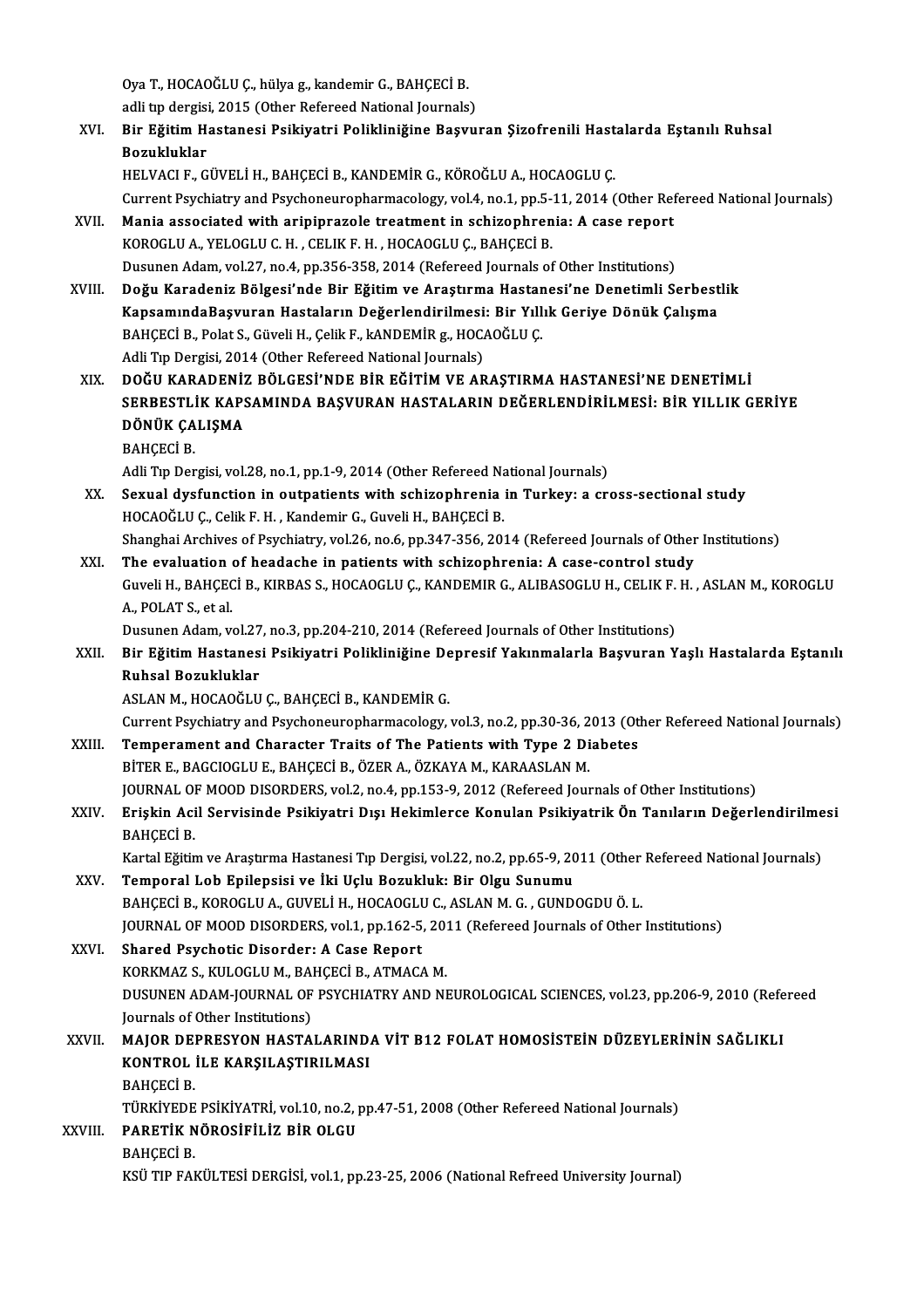# Refereed Congress / Symposium Publications in Proceedings<br>Refereed Congress / Symposium Publications in Proceedings

|            | Refereed Congress / Symposium Publications in Proceedings                                                                                        |
|------------|--------------------------------------------------------------------------------------------------------------------------------------------------|
| L.         | The alteration of facial emotion recognition ability after clozapine use in patients with<br>treatmentresistant schizophrenia                    |
|            | <b>BAHÇECİ B.</b>                                                                                                                                |
|            | psikofarmakoloji kongresi, Antalya, Turkey                                                                                                       |
| П.<br>III. | şizofreni ve bağımlılık                                                                                                                          |
|            | <b>BAHÇECİ B.</b>                                                                                                                                |
|            | 11 psikofarmakoloji kongresi, 18 - 21 April 2019                                                                                                 |
|            | Bipolar disorders and climatic changes                                                                                                           |
|            | Karatas K. S., Ocak S., Bahceci B., Hocaoglu C.                                                                                                  |
|            | 20th Annual Conference of the International-Society-for-Bipolar-Disorders, Mexico City, Mexico, 7 - 10 March                                     |
|            | 2018, vol 20, pp 125-126                                                                                                                         |
| IV.        | Bir Eğitim Hastanesi Sağlık Kuruluna Başvuran Cinsel Dokunulmazlığa Karşı Suçlardan Hükümlü olan                                                 |
|            | olguların Değerlendirilmesi                                                                                                                      |
|            | TAŞKIN UYAN T., KARATAŞ K. S., HOCAOĞLU Ç., BAHÇECİ B.                                                                                           |
|            | 11. Ulusal Alkol ve Madde Bağımlılığı Kongresi, Turkey, 23 - 26 October 2017                                                                     |
| V.         | YAYGIN ANKSIYETE BOZUKLUGU TANISI ALAN HASTALARDA APELIN-36 SEVIYESI                                                                             |
|            | BAHÇECİ İ., BAHCECI B., DILEK A. R., PUŞUROĞLU M.                                                                                                |
|            | 4.ULUSAL KLİNİK MİKROBİYOLOJİ KONGRESİ, Antalya, Turkey, 8 - 12 November 2017                                                                    |
| VI.        | Depresyon Hastalarında İntihar Düşüncesi İle Toxoplasma Arasındaki İlişki                                                                        |
|            | BAHÇECİ İ., BAHCECI B., POLAT S., PUŞUROĞLU M., DILEK A. R., KARATAŞ K. S., DUMAN H., ŞAHIN K., HOCAOGLU Ç.                                      |
|            | 32.ANKEM KONGRESİ, Antalya, Turkey, 10 - 14 May 2017                                                                                             |
| VII.       | Erişkinlerde Psikiyatrik Bozukluklar                                                                                                             |
|            | ВАНСЕСІ В.                                                                                                                                       |
|            | 9. Uluslararası Psikofarmakoloji Kongresi, 26-30 Nisan 2017, Antalya, Turkey, 26 - 30 April 2017                                                 |
| VIII.      | Evaluation of Psychological Interview Before Prominent Ear Reconstruction: three cases report                                                    |
|            | KARATAŞ K. S., BAHÇECİ B., HOCAOĞLU Ç.                                                                                                           |
| IX.        | European Congress of Psychiatry, 1 - 04 April 2017                                                                                               |
|            | 51 yaşında bir vajinismus olgusu. 2. Psikiyatri zirvesi 2-6 Mart 2017 Antalya.                                                                   |
|            | PUŞUROĞLU M., BAHÇECİ B., HOCAOĞLU Ç.                                                                                                            |
|            | 2. Psikiyatri zirvesi, Turkey, 2 - 06 March 2017                                                                                                 |
| X.         | Aripiprazol kullanımına bağlı gelişen parkinsonizm                                                                                               |
|            | PUȘUROĞLU M., SALİHOĞLU G., BAHÇECİ B., HOCAOĞLU Ç.                                                                                              |
|            | 52. Ulusal Psikiyatri kongresi, Turkey, 16 - 20 November 2016                                                                                    |
| XI.        | Oxidative status and prolidase activities in generalized anxiety disorder                                                                        |
|            | ERCAN a., BAHCECI B., POLAT s., CENKER ö. ç. , BAHÇECİ İ., KÖROĞLU a., ŞAHIN K., HOCAOGLU Ç.                                                     |
|            | 8. INTERNATIONEL CONGRESS ON PSYCHOPHARMACOLOGY, Antalya, Turkey, 20 - 24 April 2016, vol.26, pp.8-9                                             |
| XII.       | Oxidative status and prolidase activities in generalized anxiety disorder                                                                        |
|            | Ercan A. C., BAHÇECİ B., Polat S., Cenker Ö. Ç., BAHÇECİ İ., Köroğlu A., ŞAHİN K., HOCAOĞLU Ç.                                                   |
|            | 8. international Congress on Psycopharmacology, Antalya, Turkey, 20 - 24 April 2016, vol.26, pp.9                                                |
| XIII.      | Oxidative status and prolidase activities in generalized anxiety disorder.                                                                       |
|            | Ercan A. C., Polat S., BAHÇECİ B., HOCAOĞLU Ç.                                                                                                   |
|            | 8.Uluslararası Psikofarmakoloji Kongresi & 2.Uluslararası Çocuk ve Ergen Psikofarmakolojisi Sempozyumu,                                          |
|            | Antalya, Turkey, 15 - 19 April 2016, pp.11-12                                                                                                    |
| XIV.       | Obsesif Kompulsif Bozukluk Hastalarında Yüksek Prolidaz Aktivitesi                                                                               |
|            | ÇÖPOĞLU Ü. S. , BAHCECI B., KOKAÇYA M. H. , POLAT s., BAHÇECİ İ., DILEK A. R. , HELVACI ÇELİK f., ŞANİNER V.,                                    |
|            | <b>BAGCIOGLU E</b>                                                                                                                               |
|            | 51. Ulusal Psikiyatri Kongresi, Antalya, Turkey, 25 - 26 November 2015, vol.26, pp.27                                                            |
| XV.        | Hastenemiz Psikiyatri Kliniğine Psikotik Semptomlar ile Başvuran Hastamıza Tanımız ne Olmalı<br>Ayyıldız E., BAHÇECİ B., SALİHOĞLU G., UZUNOK B. |